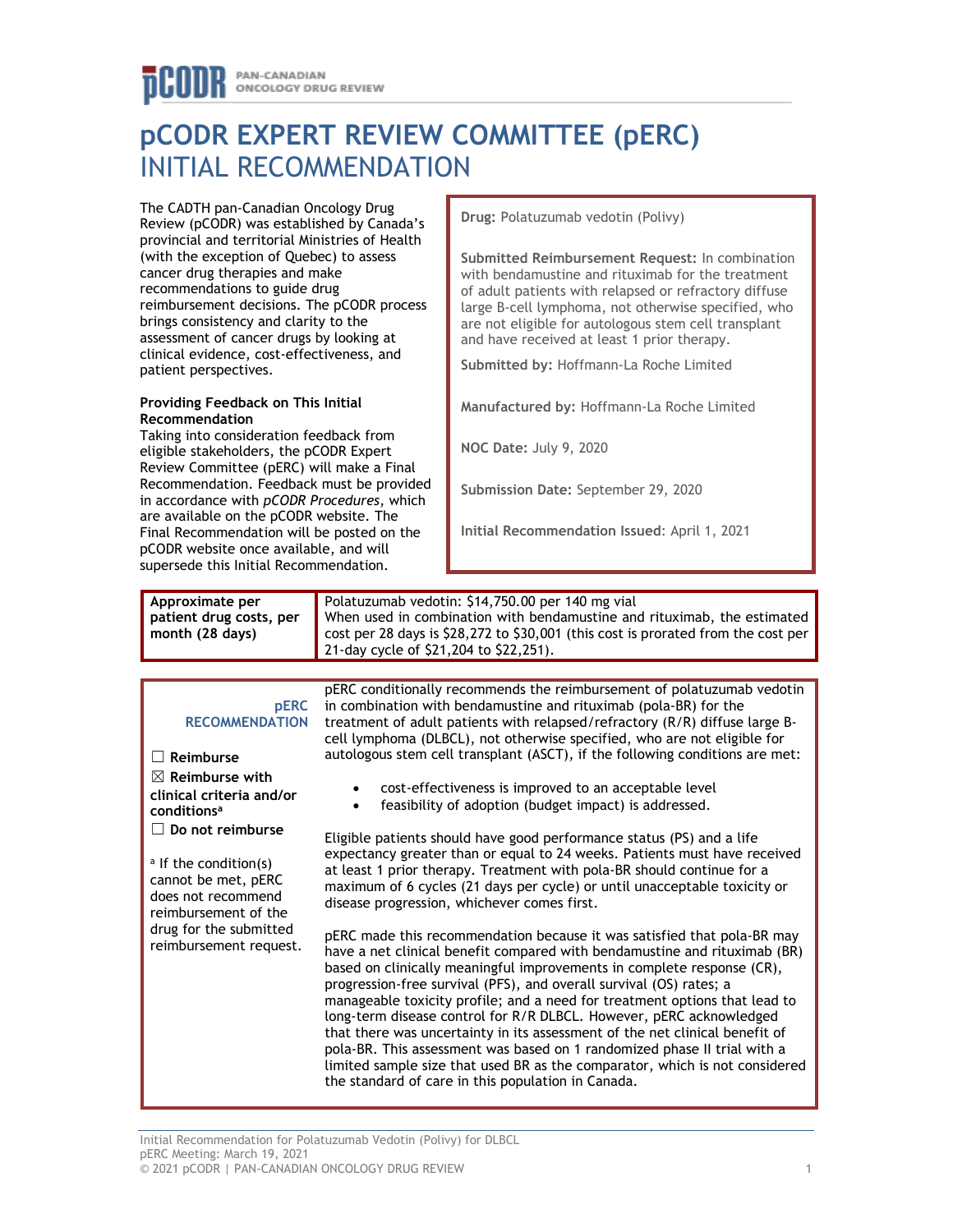|                                                        | pERC agreed that pola-BR aligns with patient values in that it offers longer<br>remission and survival and has manageable side effects.                                                                                                                                                                                                                                                                                                                                                                                                                                                                                                                                                              |
|--------------------------------------------------------|------------------------------------------------------------------------------------------------------------------------------------------------------------------------------------------------------------------------------------------------------------------------------------------------------------------------------------------------------------------------------------------------------------------------------------------------------------------------------------------------------------------------------------------------------------------------------------------------------------------------------------------------------------------------------------------------------|
|                                                        | pERC concluded that, at the submitted price, pola-BR was not cost-<br>effective. pERC noted that the submitted economic evaluation compared<br>pola-BR to a basket of treatment regimens. Given the uncertainties in the<br>indirect evidence and the small sample size from the trial informing the<br>efficacy of pola-BR, pERC could not determine the expected magnitude of<br>clinical benefit associated with pola-BR compared to a basket comparator.<br>Although pERC was unable to identify a plausible base case, pERC noted<br>that the exploratory reanalyses suggested that the incremental cost-<br>effectiveness ratio (ICER) of pola-BR was higher than estimated by the<br>sponsor. |
|                                                        | pERC noted that CADTH's reanalysis of the sponsor's budget impact analysis<br>suggests that the budget impact of introducing polatuzumab vedotin to the<br>market is substantial and underestimated.                                                                                                                                                                                                                                                                                                                                                                                                                                                                                                 |
| <b>POTENTIAL NEXT STEPS</b><br><b>FOR STAKEHOLDERS</b> | Pricing arrangements to improve cost-effectiveness and budget impact<br>Given that pERC considered there may be a net clinical benefit of pola-BR,<br>jurisdictions may want to consider pricing arrangements and/or cost<br>structures that would improve the cost-effectiveness of the combination.<br>pERC concluded that a reduction in drug price would be required to improve<br>the cost-effectiveness of pola-BR to an acceptable level and to improve the<br>budget impact.                                                                                                                                                                                                                 |
|                                                        | Please note: Provincial Advisory Group (PAG) questions are addressed in<br>detail in the Summary of pERC Deliberations and in a summary table in<br>Appendix 1.                                                                                                                                                                                                                                                                                                                                                                                                                                                                                                                                      |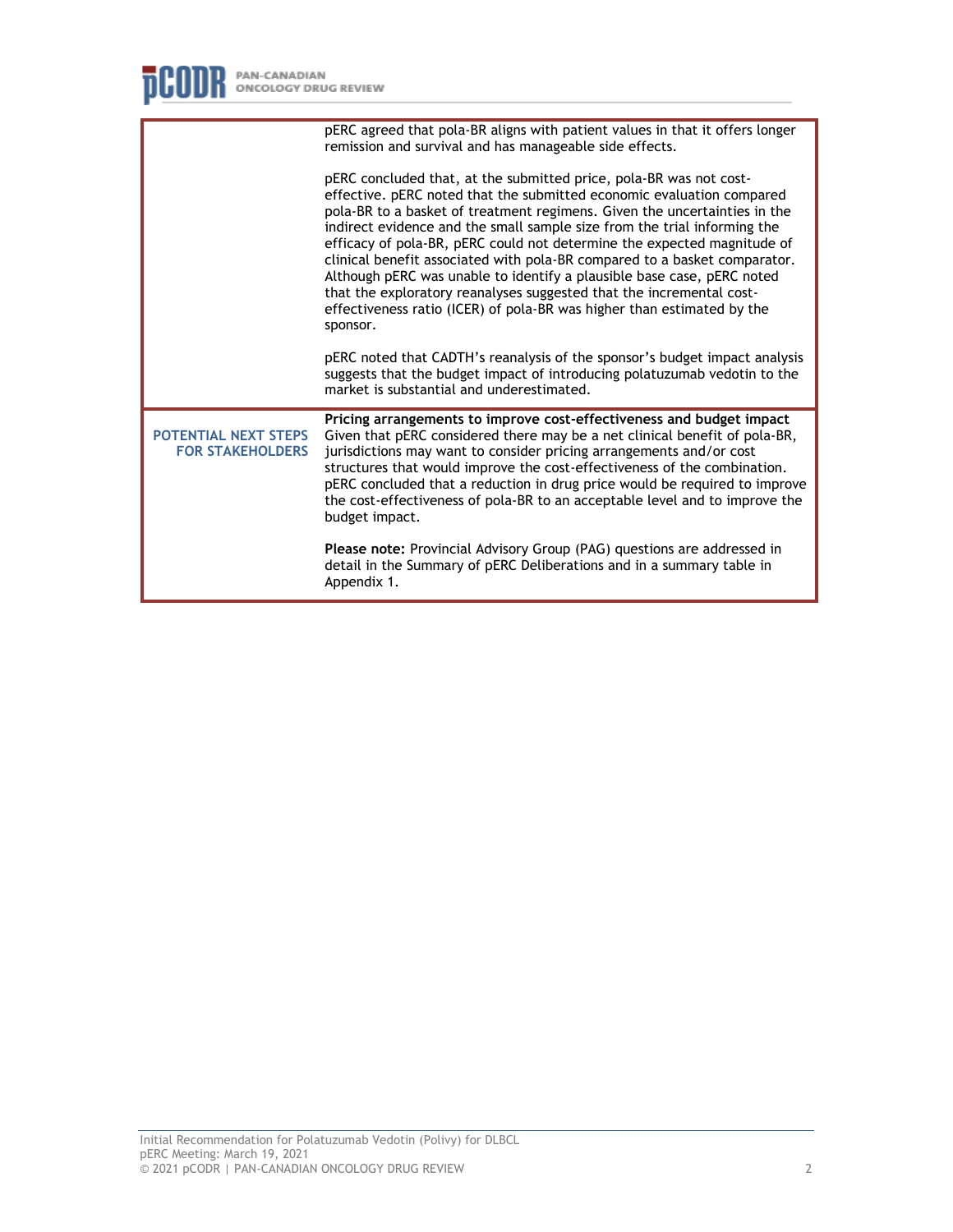## **SUMMARY OF pERC DELIBERATIONS**

Non-Hodgkin lymphoma (NHL) is a cancer of the immune system that encompasses more than 60 types of lymphoma. In 2018, the projected incidence of NHL was 8,300 cases annually, with an age-standardized incidence rate of 20.8 cases per 100,000 Canadians. DLBCL is an aggressive form of NHL that constitutes approximately 30% of lymphoma cases in Canada. Prognosis varies by molecular subtype: activated B-cell type, double-hit lymphoma (concurrent translocations of *MYC* and either *BCL2* or *BCL6*), and double-expressor lymphoma (overexpression of *MYC* and *BCL2*) are all associated with particularly poor prognosis. In Canada, after standard first-line chemotherapy with rituximab, cyclophosphamide, doxorubicin, vincristine, and prednisone (R-CHOP), or a similar regimen, the longerterm survival is approximately 60%. Unfortunately, 30% to



40% of patients will relapse or experience refractory disease and require subsequent treatment. Selected patients with R/R DLBCL are treated with salvage chemotherapy followed by high-dose therapy and ASCT. However, eligibility for salvage treatment largely depends on performance status (PS), age, and comorbidities; eligibility for ASCT is also dependent on the response to salvage chemotherapy. Approximately half of patients starting salvage chemotherapy become ineligible for ASCT due to inadequate response, and of those patients who proceed to ASCT, more than 50% will ultimately relapse. Until recently, treatment for patients not eligible for ASCT or who have relapsed after ASCT has largely been palliative; however, there is no standard palliative approach. Various single-agent or multi-agent therapy regimens are currently used depending on tolerance and are associated with a median survival that ranges between 3 months and 6 months. CAR T-cell therapy has recently become available to patients with R/R DLBCL. However, it is currently approved for patients who have experienced treatment failure after 2 or more lines of therapy, and thus it would not be available for the transplant-ineligible population after 1 line of therapy. For other patients, there will be challenges in accessing this therapy in a timely manner or they will be ineligible due to comorbidities, disease burden, or PS. Considering the limited treatment options available to most patients with R/R DLBCL, pERC agreed that there is a significant unmet need for treatment options that offer long-term disease control for this patient population.

pERC deliberated on the results from a small (N = 80), phase Ib/II, open-label, randomized control trial (RCT), the GO29365 trial, which enrolled patients with R/R DLBCL after at least 1 prior regimen. pERC noted that the trial had several arms; however, the submission was focused on the phase II portion of the study that compared the outcomes of patients with R/R DLBCL who were randomized to treatment with either pola-BR or BR alone. pERC discussed that BR is not an available treatment option for this population in Canada. However, pERC agreed with the Clinical Guidance Panel (CGP) that given there is no standard-of-care regimen in most jurisdictions, the efficacy associated with BR is similar in magnitude to what is expected from currently used regimens in Canada. pERC discussed that the trial demonstrated improvements with pola-BR with respect to the majority of efficacy end points assessed by an independent review committee (IRC). The primary outcome, CR rate at end of treatment (EOT) based on PET-CT scan, as well as secondary outcomes including objective response rate (ORR), PFS, and OS, were all superior in patients treated with pola-BR when compared with patients treated with BR. However, pERC noted there was neither a power calculation nor pre-specified statistical hypothesis testing performed for the comparison of any outcomes between the treatment groups. Given these limitations in trial design, along with notable differences in important baseline characteristics between the treatment groups, pERC considered that there was uncertainty around the magnitude of clinical benefit for all outcomes. Based on the available efficacy data from the trial, and considering the noted limitations, pERC concluded that pola-BR may have a net clinical benefit compared with BR based on clinically meaningful improvements in CR, PFS, and OS.

Since the GO29365 trial lacked a standard-of-care comparator relevant to Canadian clinical practice, the sponsor submitted 2 indirect treatment comparison (ITCs) to estimate the relative efficacy of pola-BR to relevant comparator regimens in Canada. A matching-adjusted indirect comparison (MAIC) was submitted that compared pola-BR to R-GemOx, pixantrone, tisagenlecleucel (CAR T-cell therapy), and axicabtagene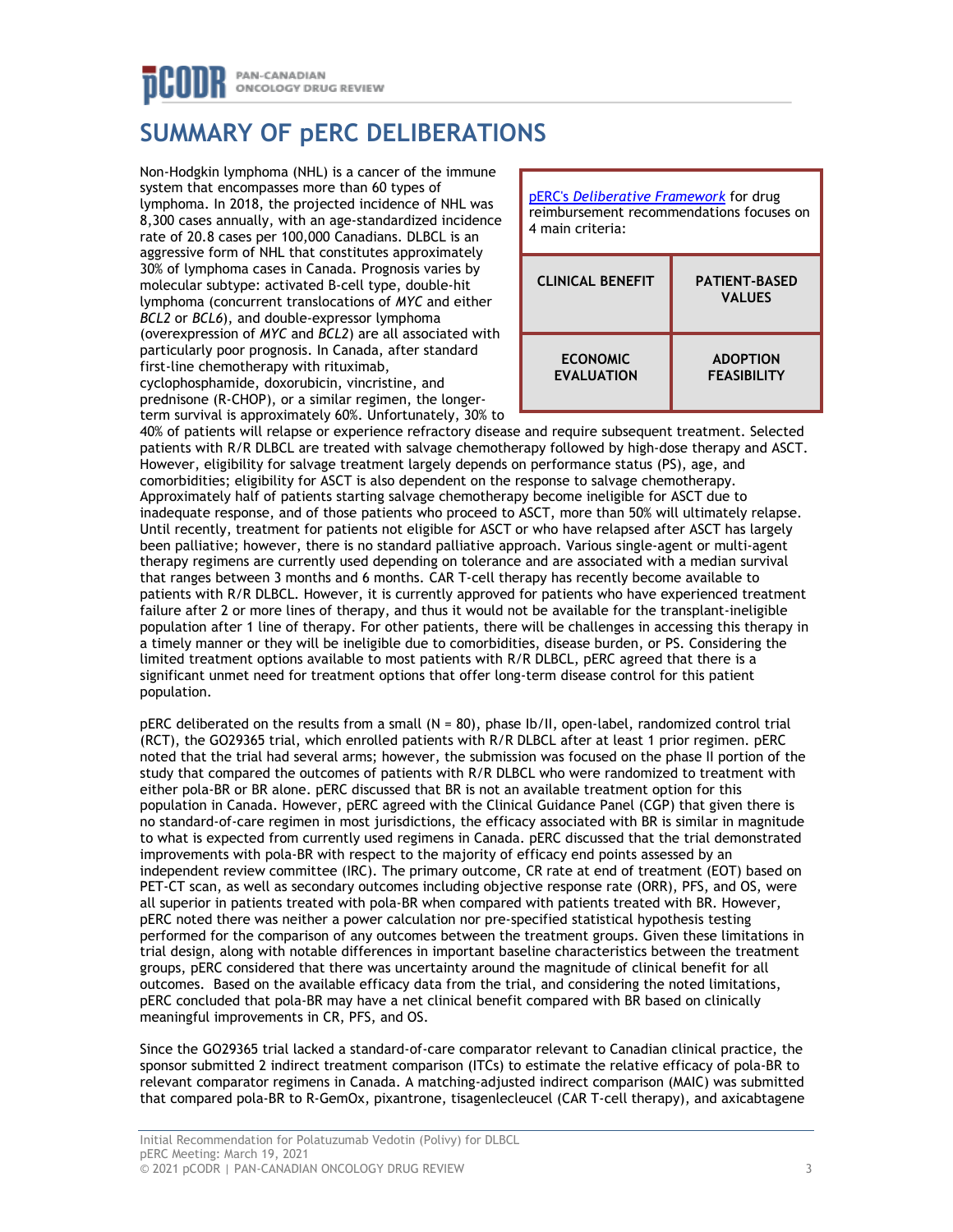

ciloleucel (CAR T-cell therapy). A propensity score-weighted analysis using Canadian patient data from a real-world database (RWD) was also submitted that compared pola-BR to standard-of-care treatments in transplant-ineligible patients with R/R DLBCL. pERC discussed the CGP's and CADTH Methods Team's assessments of these analyses, which indicated that both ITCs had significant limitations in terms of scope of comparators, the use of variable quality and outdated evidence (MAIC), heterogeneity in patient populations with limited adjustment for treatment effect modifiers, and small sample sizes that affected the precision of the estimates obtained. pERC agreed with the CGP and CADTH Methods Team that the limitations of each analysis precluded reliable estimates of comparative efficacy to other treatments currently used in Canada.

pERC deliberated on the safety of pola-BR and noted that all patients in the GO29365 trial experienced at least 1 adverse event (AE), the incidence of grade 3 or grade 4 toxicity was higher in patients treated with pola-BR compared with those treated with BR, and the incidence of serious AEs (SAEs) and patient deaths attributable to AEs were comparable between the treatment groups. The AEs that occurred most frequently among patients treated with pola-BR included anemia, neutropenia, thrombocytopenia, peripheral neuropathy, and diarrhea. pERC discussed that peripheral neuropathy, a known side effect of polatuzumab vedotin, was the only patient-reported outcome assessed in the trial. However, its impact on patients could not be reliably assessed due to a significant amount of missing data for the Therapy-Induced Neuropathy Assessment Scale (TINAS) questionnaire. pERC noted that all cases of peripheral neuropathy in the pola-BR group were low grade and the majority of them resolved or improved when treatment, which was time-limited, was completed. pERC also discussed that when compared to the BR group, the number of AEs requiring dose interruption or dose reduction was higher in the pola-BR group, as were treatment discontinuations. pERC noted that the higher rate of treatment discontinuations in the pola-BR group was mostly due to increased AEs, but rates of febrile neutropenia and fatal AEs were similar between the treatment groups. Based on the trial evidence, as well as input received from registered clinicians and the patient advocacy group, pERC concluded that the toxicity profile of pola-BR appears to be tolerable despite an overall higher incidence of toxicity. The toxicity can be managed through proper dose adjustment and the use of granulocyte colony-stimulating factor, which was received by most patients in the trial. pERC was unable to deliberate on the impact pola-BR had on patient quality of life (QoL), as data on this outcome were not collected in the trial.

In summary, pERC concluded that pola-BR may have a net clinical benefit compared with BR based on clinically meaningful improvements in CR, PFS, and OS rates; a manageable toxicity profile; and a need for treatment options that lead to long-term disease control for R/R DLBCL. However, pERC acknowledged there was uncertainty in its assessment of the net clinical benefit of pola-BR. The assessment was based on 1 randomized phase II trial with a limited sample size that used BR as the comparator, which is not considered the standard of care in this population in Canada.

pERC discussed the patient advocacy input that was received supporting this submission and noted that patients value treatments that provide longer remission and survival compared to current standard-ofcare treatments, have manageable side effects, and improve QoL. While pERC noted that there is uncertainty around the magnitude of clinical benefit pola-BR offers over currently available treatments, the Committee was satisfied based on the comparison to BR that the combination improves complete remission rates and survival. pERC discussed that patients indicated a desire for new treatment regimens that offer more favourable dosing schedules, in terms of a reduced number of clinic visits and shorter infusion times, when compared to currently used chemotherapy regimens. Patients stated that the greater number of clinic visits, longer infusion times, as well as the number of infusion reactions and infections associated with chemotherapy negatively impact their QoL. pERC noted, however, that the combined regimen of pola-BR may not provide the treatment dosing schedule patients desire since it requires IV administration, ongoing monitoring and clinic visits, and infections can be a complication of treatment. pERC therefore concluded that pola-BR aligns with patient values because it offers longer remission and survival and has manageable side effects.

pERC deliberated on the cost-effectiveness of pola-BR compared with a basket comparator of currently used treatment regimens for previously treated patients with R/R DLBCL who are not eligible for ASCT. A key limitation discussed by pERC was the definition of the comparator selected by the sponsor. Given that pola-BR was compared to a basket comparator, an ITC was required to derive comparative clinical efficacy estimates. As pERC noted in the assessment of the clinical evidence, limitations with the indirect evidence precluded reliable estimates of comparative efficacy and useful application of the results. As such, the expected magnitude of clinical benefit (i.e., life-years, quality-adjusted life-years [QALYs]) derived from the indirect evidence is highly uncertain. pERC reviewed the broad range of exploratory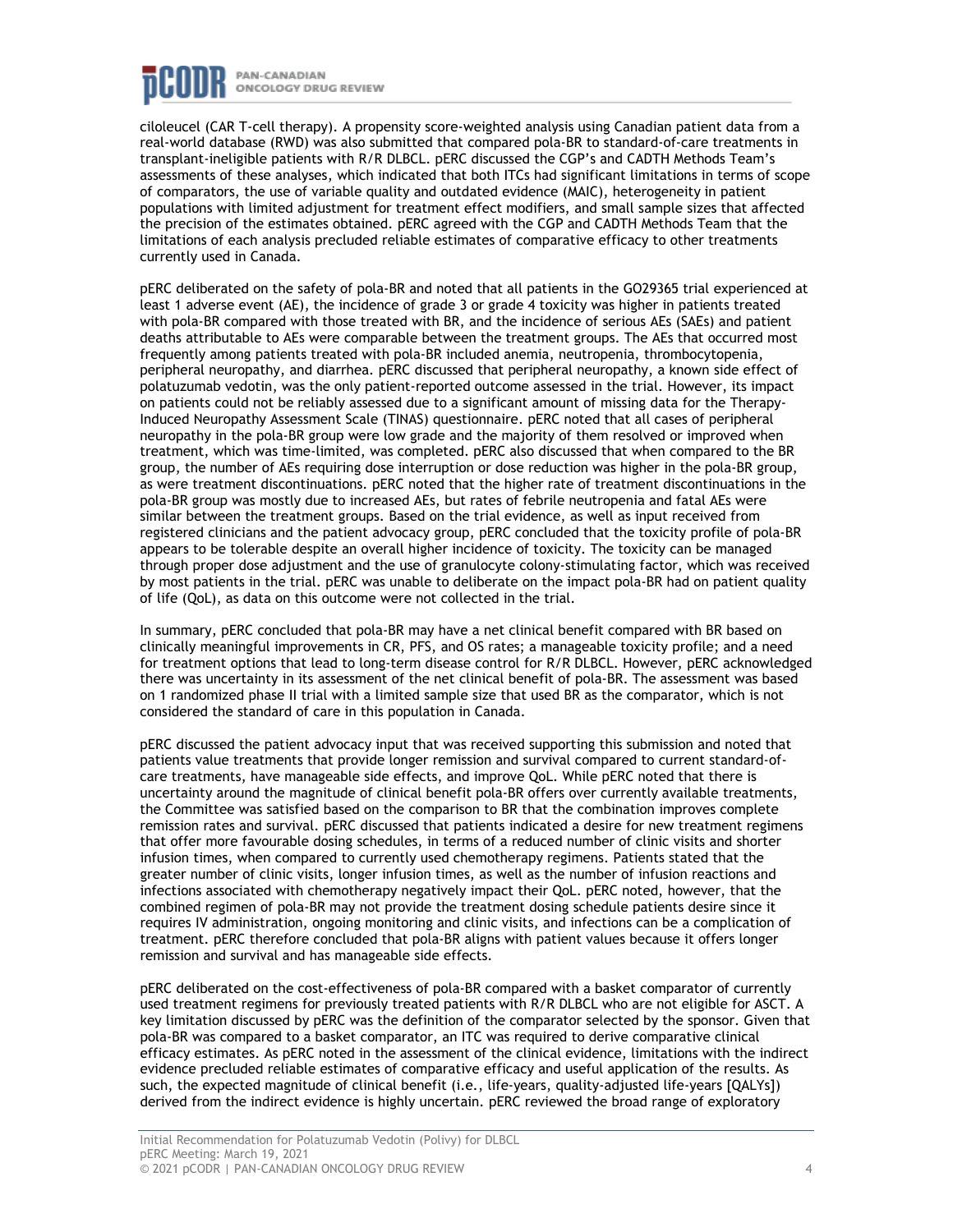

analyses conducted by CADTH alongside the sponsor's submitted analysis which highlighted that assumptions regarding comparative effectiveness were a key driver of the cost-effectiveness of pola-BR compared to the basket comparator. pERC was able to conclude that, at the submitted price of polatuzumab vedotin, pola-BR was not cost-effective at a willingness-to-pay threshold of \$50,000 per QALY gained. pERC further commented that the cost-effectiveness results presented by the sponsor and CADTH likely underestimated the ICER of pola-BR when compared to the basket comparator; pERC agreed with the clinical expert feedback that the life-years associated with pola-BR in the post-progression setting are substantially overestimated. Although CADTH suggested a price reduction range based on exploratory analyses, the aforementioned caveats precluded the Committee from determining a reasonable price reduction for pola-BR that would be considered cost-effective.

pERC also discussed the budget impact analysis. pERC considered the estimated budget impact to be associated with substantial uncertainty and underestimated and noted that the budget impact is highly sensitive to assumptions regarding which treatments would be displaced, market uptake, and the cost of currently available treatments.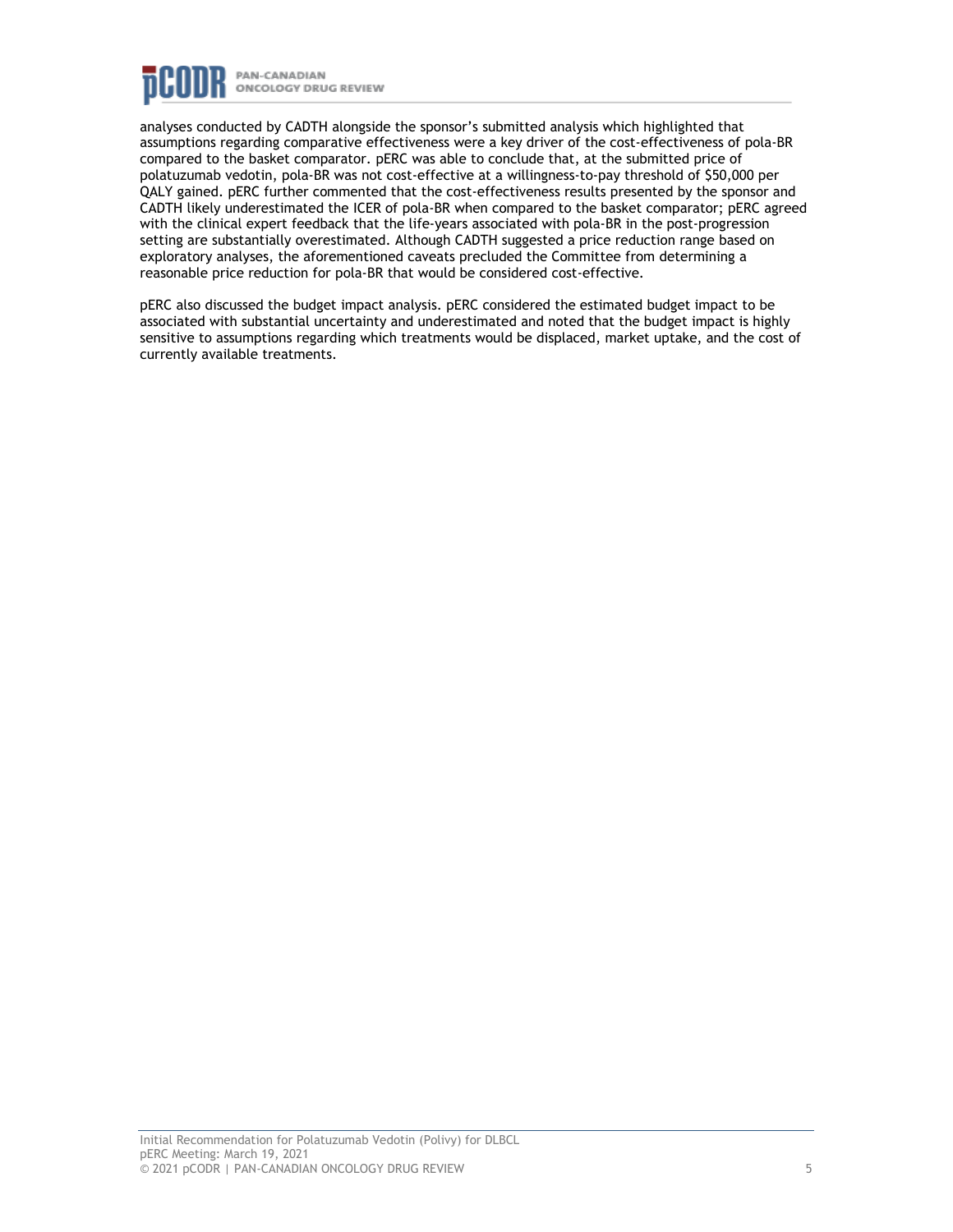

## **EVIDENCE IN BRIEF**

The CADTH pan-Canadian Oncology Drug Review (pCODR) Expert Review Committee (pERC) deliberated:

- a pCODR systematic review
- other literature in the Clinical Guidance Report that provided clinical context
- an evaluation of the sponsor's economic model and budget impact analysis
- guidance from the pCODR clinical and economic review panels
- input from 1 patient advocacy group: Lymphoma Canada (LC)
- input from 3 registered clinician groups: 2 clinicians on behalf of the Cancer Care Ontario (CCO) Hematology DAC, 20 clinicians on behalf of the BC Cancer Agency and University of British Columbia (UBC), and 3 clinicians on behalf of LC
- input from pCODR's Provincial Advisory Group (PAG).

### OVERALL CLINICAL BENEFIT

#### **pCODR review scope**

The purpose of the review is to evaluate the efficacy and safety of pola-BR for the treatment of adult patients with R/R DLBCL, not otherwise specified, who are not eligible for ASCT and have received at least 1 prior therapy.

#### **Studies included: One small, open-label, phase Ib/II RCT**

The pCODR systematic review included 1 ongoing phase Ib/II, open-label, RCT, the GO29365 trial, that enrolled patients with R/R DLBCL after at least 1 prior regimen. The trial had several arms; however, the submission to CADTH was focused on the phase II portion of the trial that compared the outcomes of patients with R/R DLBCL who were randomized to receive treatment with pola-BR or BR alone. The trial was conducted in 54 centres in 12 countries including 4 Canadian sites that contributed 44 patients.

The key inclusion criteria of the GO29365 trial included the following: age 18 years or older, biopsyconfirmed R/R DLBCL (excluding transformed lymphoma), 1 or more prior lines of therapy, an Eastern Cooperative Oncology Group (ECOG) PS of 0 to 2, peripheral neuropathy assessed as grade 1 or less, transplant-ineligible or treatment failure with prior ASCT, and a life expectancy of 24 weeks or greater. The trial excluded patients who had a history of transformation of indolent disease to DLBCL, primary or secondary central nervous system lymphoma, prior allogeneic stem cell transplantation, and active hepatitis B or C virus, or HIV.

#### **Patient populations: Predominantly White, male, median age of 69 years, and ECOG PS of 0 or 1; imbalances in some baseline characteristics between treatment groups**

Study GO29365 enrolled a total of 80 patients, with 40 patients randomized to each treatment group. The trial population was predominantly male (66%), White (71%), and had a median age of 69 years. Most patients (80%) had an ECOG PS of 0 or 1. Although patients were to have DLBCL, there was 1 patient enrolled with follicular lymphoma and another patient with Burkitt lymphoma. In terms of prior therapy, 80% of patients were considered refractory, 84% had a duration of response of 12 months or less, and 20% were considered to have failed hematopoietic stem cell transplant (HSCT). Differences in baseline characteristics between the pola-BR and BR treatment groups of greater than 10% were observed for race (White: 65% versus 78%, respectively), primary reason for HSCT ineligibility (age: 33% versus 48%, respectively; failed prior HSCT: 25% versus 15%, respectively), outcome of last therapy (refractory: 75% versus 85%, respectively), disease features at baseline (bulky disease: 25% versus 38%, respectively), and International Prognostic Index risk at baseline (high: 23% versus 43%, respectively).

#### **Key efficacy results: Clinically meaningful improvements in CR, PFS, and OS**

The primary outcome of the trial was achievement of a CR, measured at the primary response assessment (i.e., EOT, which was 6 weeks after day 1 of cycle 6 or last dose of study medication) as measured by PET-CT scan and as determined by an IRC. The secondary outcomes, all assessed by an IRC, included CR rate at EOT based on CT only, ORR at EOT, best overall response, duration of response, and PFS. OS was an exploratory end point. Health-related QoL (HRQoL) was not assessed in the trial; however, peripheral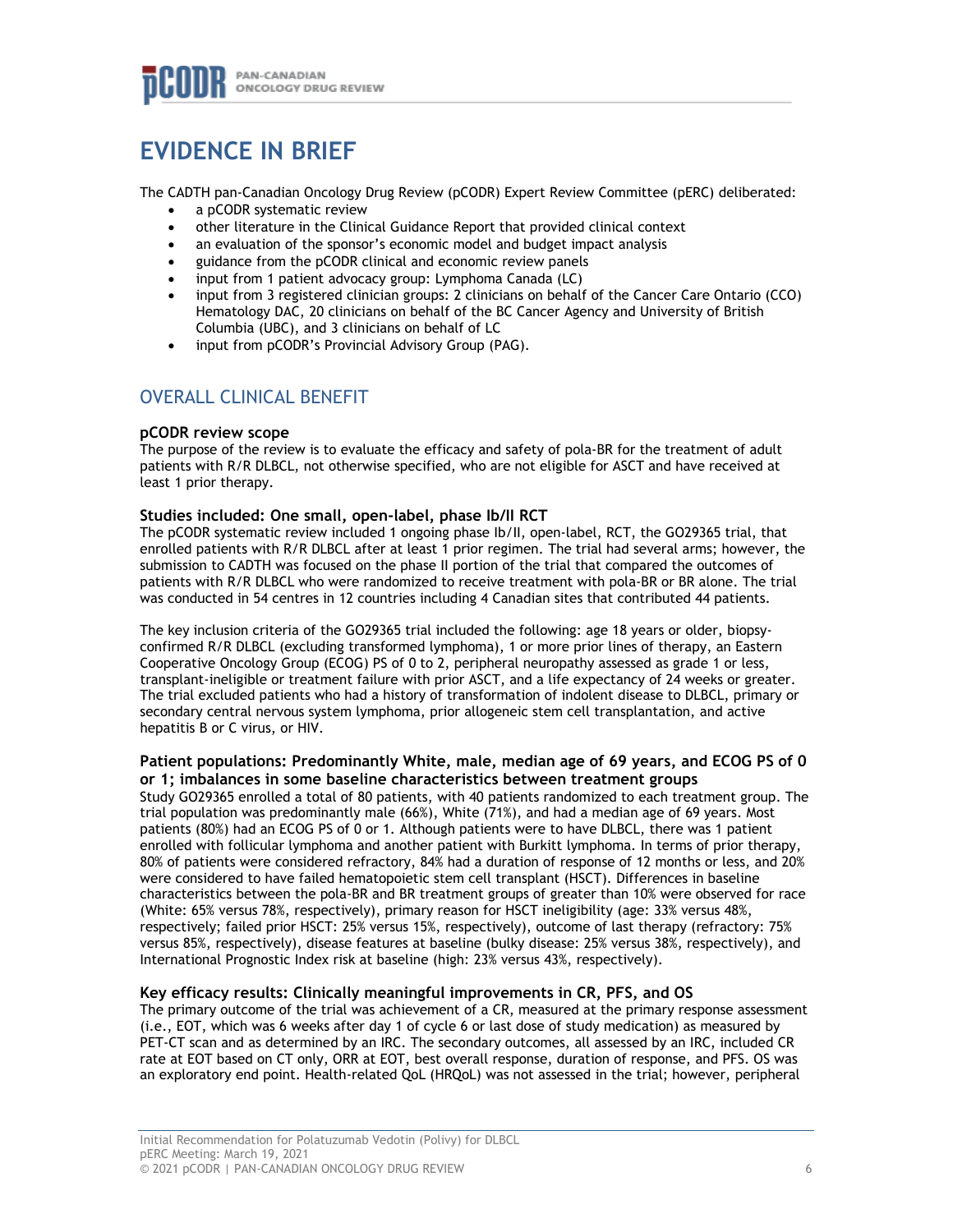neuropathy, which is a recognized adverse effect of polatuzumab vedotin, was assessed by patients using the TINAS and by the investigators using the Total Neuropathy Score.

There was no pre-specified statistical hypothesis testing for the randomized phase II portion of trial GO29365. For the primary outcome, the sponsor assumed a 40% CR rate in the BR group and a 25% increase in CRs in the pola-BR group. There was no pre-specified alpha control plan to account for multiple comparison testing, and all time-to-event outcomes were summarized descriptively. The primary analysis cut-off date was April 30, 2018, which occurred after all treated patients had 1 year of follow-up after the preliminary response assessment. The median duration of follow-up at the primary analysis was 22.3 months. The sponsor provided longer-term efficacy data based on an updated data cut-off date of January 2, 2020, at which time the median duration of follow-up was 42.2 months.

Primary outcome:

• The CR rate at EOT by IRC assessment using PET-CT was 40% (n = 16) in the pola-BR group and 18% (n = 7) in the BR group, for a difference between the groups of 22% (95% CI, 3% to 41%).

Secondary outcomes:

- The CR rate at EOT by IRC assessment using CT only was 22.5% (n = not reported [NR]) in the pola-BR group compared to 2.5% (n = NR) in the BR group, for a difference between the groups of 20.0% (95% CI, 5.5% to 35.1%).
- The IRC-assessed ORR at EOT was 45% (n = 18) in the pola-BR group and 17.5% (n = 7) in the BR group. Partial responses were observed in 2 patients (5%) in the pola-BR group and no patients in the BR group at EOT.
- Best overall response was also reported, and there were more patients with a best response of CR in the pola-BR group (50%) compared to the BR group (23%). Partial responses occurred in 5 patients (12.5%) in the pola-BR group and 1 patient (2.5%) in the BR group. The ORR based on best response was 62.5% with pola-BR and 25% with BR. Results for best overall response were unchanged at the time of the updated analysis.
- The median duration of response by IRC was 12.6 (95% CI, 7.2 to not estimable [NE]) months in the pola-BR group and 7.7 (95% CI, 4.0 to 18.9) months in the BR group, corresponding to a hazard ratio (HR) of 0.47 (95% CI, 0.19 to 1.14). At the updated analysis, the median duration of response was 10.9 (95% CI, 5.7 to 40.7) months and 10.2 (95% CI, 4.0 to 19.6) months in the pola-BR and BR groups, respectively, corresponding to a HR of 0.60 (95% CI, 0.25 to 1.43).
- The median PFS by IRC was 9.5 (95% CI, 6.2 to 13.9) months in the pola-BR group and 3.7 (95% CI, 2.1 to 4.5) months in the BR group, corresponding to a HR of 0.36 (95% CI, 0.21 to 0.63). At the time of the updated analysis, the PFS by IRC was 9.2 (95% CI, 6.0 to 13.9) months and 3.7 (95% CI, 2.1 to 4.5) months in the pola-BR and BR groups, respectively, corresponding to a HR of 0.38 (95% CI, 0.22 to 0.65).

Exploratory outcome:

• The median OS was 12.4 (95% CI, 9.0 to NE) months in the pola-BR group and 4.7 (95% CI, 3.7 to 8.3) months in the BR group, corresponding to a HR of 0.42 (95% CI, 0.24, 0.74). At the updated analysis, the OS results were unchanged.

#### **Limitations: Open label, lack of formal power calculation and statistical hypothesis testing, imbalances in important baseline characteristics, no assessment of QoL**

The key limitations and potential sources of bias associated with trial GO29365 and the supporting evidence included in the submission are summarized below:

• There was no blinding in Study GO29365. This limitation is less likely to result in biased findings for clinical outcomes such as mortality and IRC-assessed outcomes and more likely to result in biased patient-reported outcomes and assessment of harms. The patient-reported outcome of TINAS used to assess the impact of peripheral neuropathy, and the results of this assessment, may have been biased by lack of blinding, considering that neuropathy is a known AE of polatuzumab vedotin. AEs may have been more likely to be assigned a different degree of severity by investigators based on whether they were experienced by patients in the pola-BR or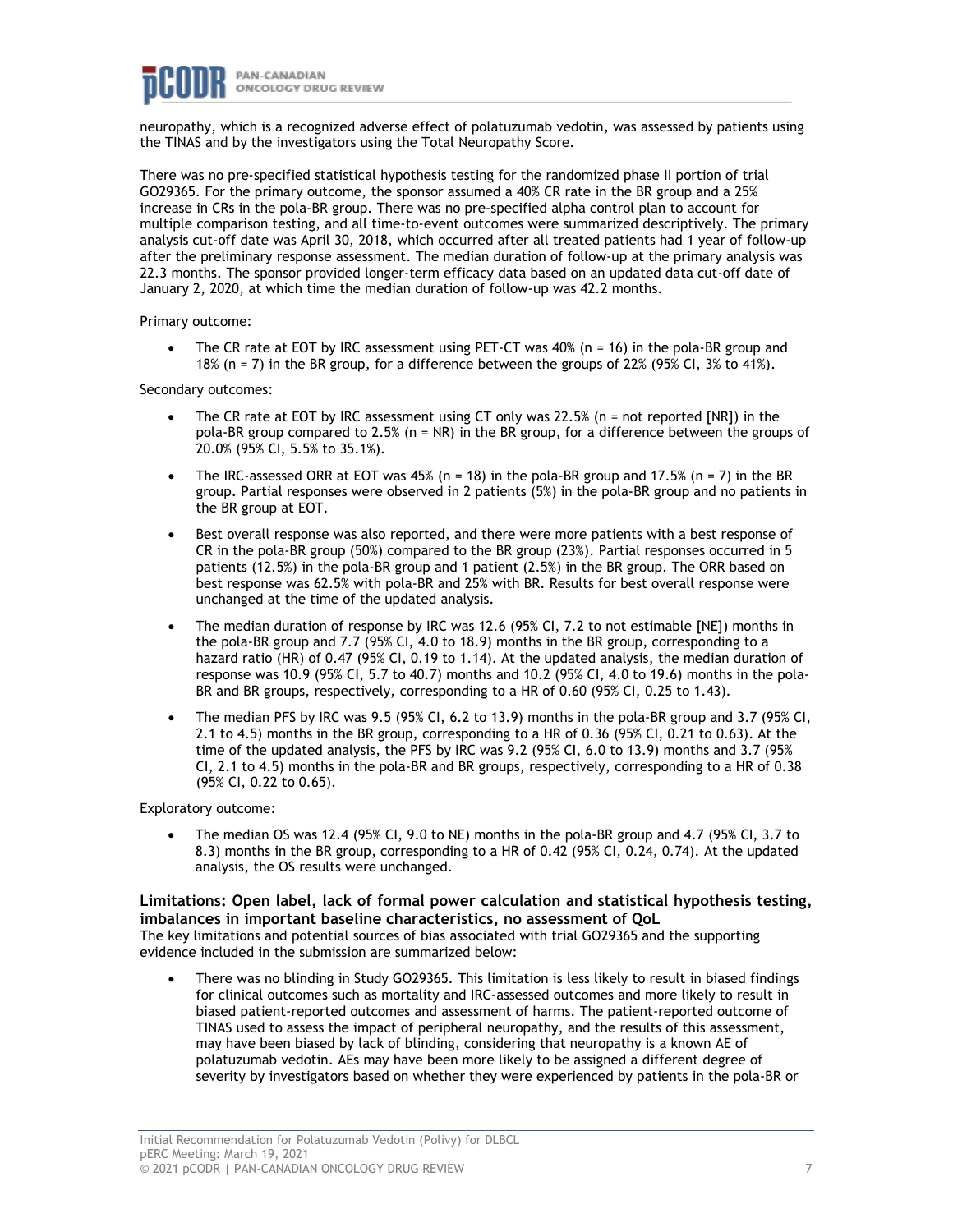BR groups, and patients may have been more or less likely to report AEs if they knew whether they were receiving pola-BR or BR.

- There was no pre-specified statistical hypothesis for the primary outcome nor were adjustments made for multiple statistical comparisons; therefore, the analysis of all outcomes is at risk of type I error.
- There was no formal power calculation performed based on a pre-specified hypothesis. The trial was small, with only 40 patients in each treatment group. The small sample size limits confidence in the analysis and in the results obtained.
- There were imbalances in baseline characteristics for numerous parameters, and the size of these imbalances is difficult to place into perspective given the small sample size of the trial. Notably, the majority of imbalances in the baseline characteristics had the potential to bias results in favour of pola-BR. The sponsor assessed these outcomes in multiple Cox regression models and found that these baseline imbalances did not appear to impact the efficacy results.
- HRQoL was not assessed in the trial. The only patient-reported outcome was TINAS, which was used to assess the impact of peripheral neuropathy. This analysis had limitations, including that baseline data were only available for half the trial patients, and there was a high rate of attrition during the study, with only 29% of patients continually adherent to the questionnaire.
- The lyophilized formulation of pola-BR, which is the formulation that is used in Canada, was not studied in the randomized phase II portion of the GO29365 trial. Instead, it was added as a single arm to the GO29365 trial as a protocol amendment. After conducting a comparative analysis of pharmacokinetics, the FDA concluded that there were no meaningful differences between the lyophilized formulation and the solution.

#### **Comparator information: Lack of robust indirect evidence to inform comparative efficacy of pola-BR to current standard-of-care treatments**

In the absence of direct evidence comparing pola-BR to all relevant standard-of-care comparators, the sponsor submitted 2 ITCs that compared the efficacy of pola-BR to that of other treatments for R/R DLBCL:

- The sponsor submitted a MAIC that compared the efficacy of pola-BR to rituximab in combination with gemcitabine and oxaliplatin (R-GemOx), pixantrone, tisagenlecleucel (CAR T-cell therapy), and axicabtagene ciloleucel (CAR T-cell therapy). The MAIC used individual patient data from the GO29365 trial to generate weights for patients to mimic the baseline characteristics reported in the comparator trials. The weighted results showed statistically significant differences in CR between pola-BR and R-GemOx (CR =  $37.2\%$ ; 95% CI, 15.9% to 76.1%), and tisagenlecleucel (CR = 23.2%; 95% CI, 9.8% to 36.0%). Inversely, the results showed no statistical difference between pola-BR and axicabtagene ciloleucel for both CR (CR =  $-6.5$ ; 95% CI,  $-25.5$  to 13.5) and OS (OS = 1.38; 95% CI, 0.57 to 3.31). No MAIC was conducted for safety or HRQoL outcomes. Overall, the applicability of the sponsor's analysis is impacted by the limited scope and potential limitations, which are largely attributable to a weak and sparse evidence base. The CADTH Methods Team identified limitations related to population heterogeneity, limited adjustment for all prognostic factors and effect modifiers, reduced precision due to small samples sizes, and inclusion of openlabel, non-comparative studies. Overall, the critical appraisal of the MAIC indicated the results of the analysis must be interpreted with caution.
- The sponsor also submitted a propensity score-weighted analysis to compare OS and PFS between pola-BR in the GO29365 trial and a "basket" of chemotherapy regimens used in the Alberta Oncology Outcomes (O2) RWD. This analysis was performed using the inverse probability treatment weighting methodology and numerous sensitivity analyses. The CADTH Methods Team appraised the submitted analysis as having major limitations that hindered the applicability of the results. Identified limitations related to the size of the cohort used, the ability to efficiently weight between RWD and trial data, and important differences in the clinical characteristics of patients between the study arms. Overall, the critical appraisal of the MAIC indicated the results of the analysis should be interpreted with caution.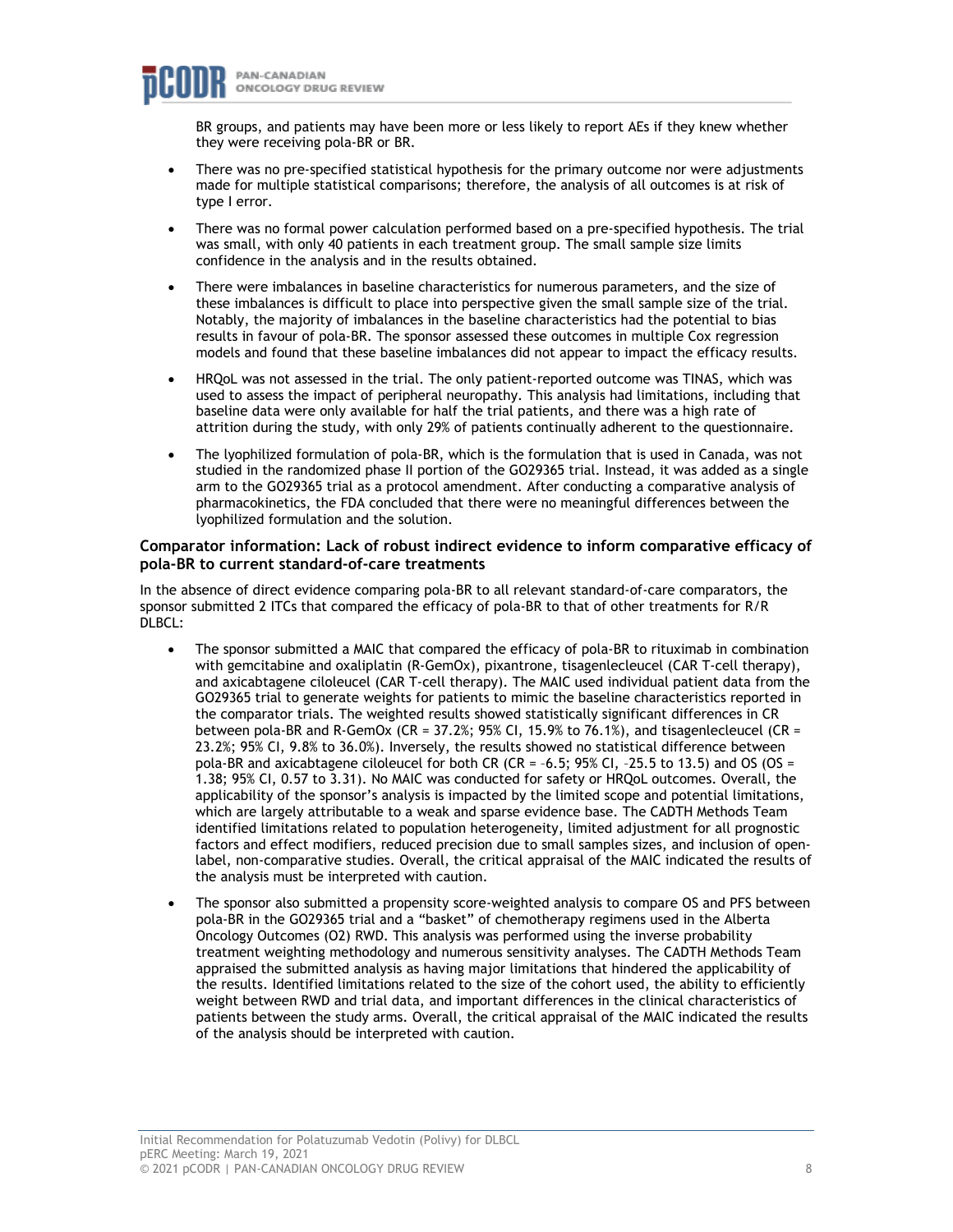

#### **Safety: Higher incidence of grade 3 or grade 4 AEs, and AEs leading to dose modification or interruption and treatment discontinuation with pola-BR**

In the safety evaluable population (N = 78), 100% of patients in the pola-BR group and 97% of patients in the BR group experienced an AE; grade 3 or grade 4 AEs occurred in 84% and 72% of patients, respectively. Anemia was the most common AE that occurred in the pola-BR group (54% versus 26% in the BR group; grade 3 or 4: 28% versus 18%) followed by neutropenia (54% versus 39%; grade 3 or 4: 46% versus 33%), thrombocytopenia (49% versus 28%; grade 3 or 4: 41% versus 23%), and peripheral neuropathy (44% versus 8%; no grade 3 or 4). Diarrhea was also a common AE with pola-BR (39% versus 28%; grade 3 or 4: 3% in each group). SAEs occurred in 64% of patients on pola-BR and 62% of patients on BR. The most common SAEs with pola-BR were pneumonia (8% versus 8% in the BR group), febrile neutropenia (10% versus 10%), and pyrexia (10% versus 0). There were more treatment discontinuations due to AEs in patients treated with pola-BR compared to BR; treatment discontinuations occurred in 33% of pola-BR patients and 13% of BR patients, and 31% of patients treated with pola-BR discontinued polatuzumab vedotin. Dose modifications and interruptions due to AEs occurred in 72% and 49% of patients treated with pola-BR and BR, respectively.

There were 4 deaths (9% of patients) in the pola-BR group that were described as AEs and 6 deaths (15%) in the BR group. In the pola-BR group, the fatal AEs all appeared to be related to infection and/or pneumonia. In the BR group, 3 deaths occurred due to infection, and 1 each for cardiac event, unspecified cerebrovascular accident, and sudden death.

At the time of the updated analysis, secondary malignancies were reported in 2 patients (5.1% of patients) in each of the pola-BR and BR treatment groups. Two patients in the pola-BR group and 1 patient in the BR group had a secondary malignancy.

**Need and burden of illness: Unmet need for treatments that offer long-term disease control** NHL is a cancer of the immune system that encompasses more than 60 types of lymphoma. In 2018, the projected incidence of NHL was 8,300 cases annually, with an age-standardized incidence rate of 20.8 cases per 100,000 Canadians. DLBCL is an aggressive form of NHL that constitutes approximately 30% of lymphoma cases in Canada. R/R DLBCL occurs in 30% to 40% of patients after first-line treatment. For transplant-ineligible patients, there is no standard treatment approach, and although there are a number of chemotherapy treatments available, none are offered with long-term curative intent. Treatmentineligible patients represent more than 50% of the R/R population, but a proportion of these patients are too unwell or have too may comorbidities to undergo any further treatment. Transplant-eligible patients who do not respond to salvage chemotherapy or relapse post-ASCT, which is up to 70% of these patients, also have limited treatment options. Until recently, there were no good treatment options for such patients, and they were treated with palliative oral chemotherapy options or radiotherapy, with a prognosis of less than 6 months of life. Most recently, CAR T-cell therapy has become available for patients with DLBCL; however, this therapy requires good PS and lymphoma burden that can last the several weeks it takes to manufacture cells for this therapy. The treatment also has unique toxicities and therefore may not be appropriate for patients with comorbidities and impaired PS. CAR T-cell therapy will only be available in select centres; as a result, travel constraints, resource limitations, and provincial funding restrictions could limit the number of patients who ultimately have access. Finally, a proportion of patients receiving CAR T-cell therapy will eventually experience disease progression and require further treatment. In light of these factors, treatment options that offer long-term disease control for patients with R/R DLBCL are needed.

#### **Registered clinician input: Unmet need for novel treatment options in R/R DLBCL; anticipate pola-BR will be new standard of care**

Three joint clinician inputs were provided: two clinicians provided input on behalf of the CCO Hematology DAC, 20 individual clinicians provided input on behalf of the BC Cancer Agency and UBC, and three on behalf of LC. The inputs received indicate that there is currently no standard-of-care regimen for transplant-ineligible R/R DLBCL patients because there have been no randomized trials that establish the superiority of 1 regimen over another for this patient population. Treatment options for these patients include sequential single-agent chemotherapy drugs, or chemotherapy combinations, which are mostly palliative. Steroids and/or radiation may be offered in the palliative setting, mainly for symptom control. The clinicians noted that the most frequently used treatment in the R/R setting is platinum-based combination chemotherapy, but this option is generally unsuitable for older patients or those with comorbidities as it is often too intensive and toxic. The registered clinician input suggested that many patients in the R/R setting have already received platinum-based regimens and therefore require novel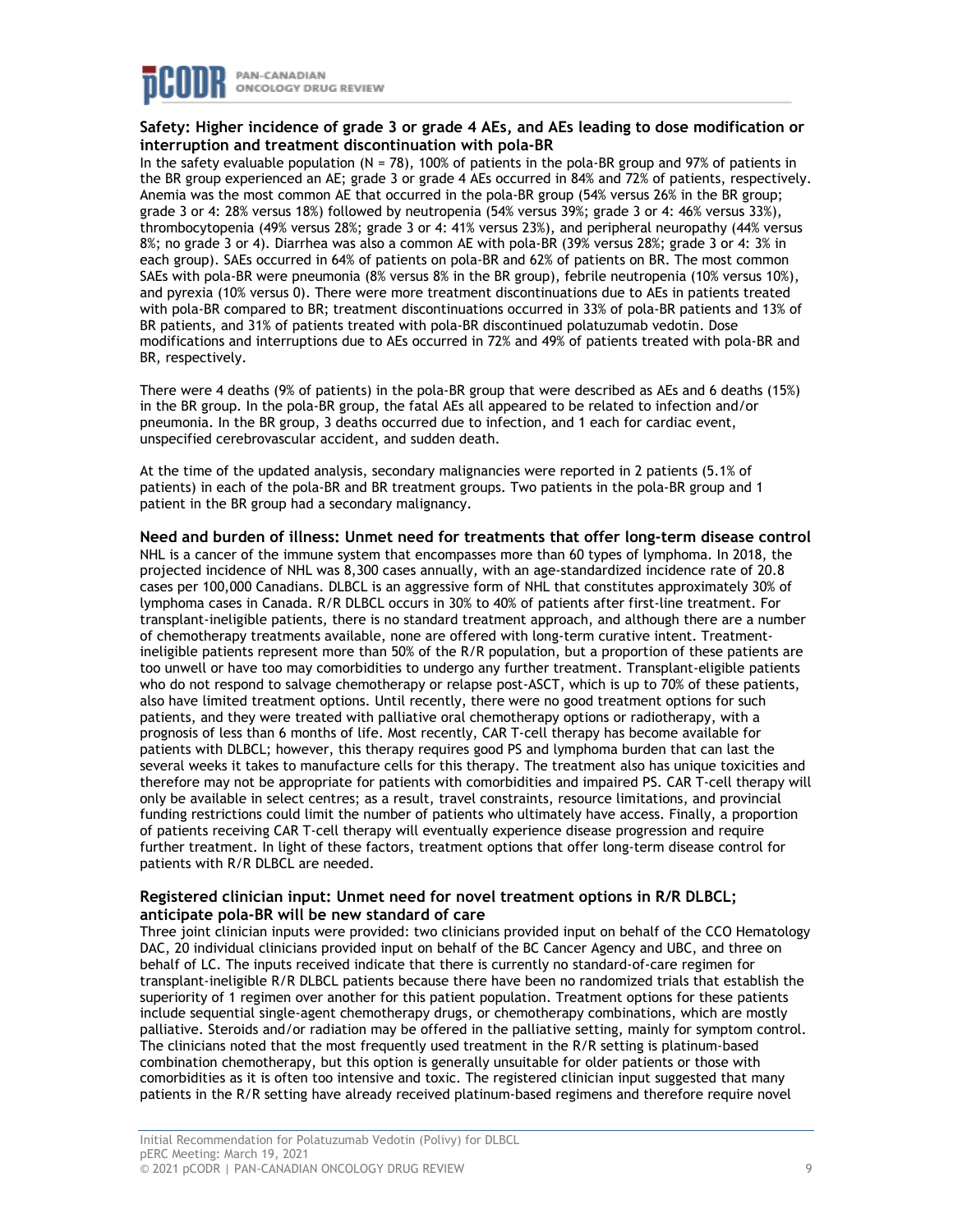

treatment options. The addition of novel agents to chemotherapy may be difficult due to overlapping toxicities, and access to these approaches is often restricted to clinical trials. Clinicians anticipated that pola-BR would represent a new standard of care. The clinician groups also noted other places in the treatment algorithm where pola-BR is anticipated to be used beyond the funding request. In the absence of a universally established standard of care, and based on its efficacy, tolerability, and potential for long-term durable disease control, pola-BR is believed to provide clinicians with a therapeutic option for patients with R/R DLBCL who are not eligible for ASCT and have disease progression after at least 1 prior therapy. The clinicians also remarked on the possibility of pola-BR serving as a bridge to ASCT or CAR Tcell therapy as opposed to standard platinum-based chemotherapy (i.e., R-GDP). They also noted that pola-BR could possibly replace conventional palliative chemotherapy following ASCT relapse.

All 3 clinician groups indicated that they had prior experience with pola-BR. The LC and BC Cancer Agency/UBC clinicians noted that pola-BR has a similar side effect profile to BR, except for a higher incidence of neutropenia. Clinicians from LC also noted that severe neuropathy (grade 2 or higher) would be a contraindication for polatuzumab vedotin. Overall, it was believed that pola-BR is a more favourable option in R/R DLBCL over currently used platinum-based regimens.

### PATIENT-BASED VALUES

**Experience of patients with DLBCL: Significant physical symptoms and emotional and financial distress associated with DLBCL that negatively impact QoL**

LC provided input from 2 online surveys of DLBCL patients: a survey of those without experience with pola-BR and a survey of patients with pola-BR experience. A total of 114 patients responded to both surveys (107 without and 7 patients witht pola-BR experience).

From the patient perspective, the most debilitating physical symptoms associated with DLBCL and treatment included fatigue, enlarged lymph nodes, drenching night sweats, weight loss, loss of appetite, flu-like symptoms, and persistent cough. Aside from the physical effects of the disease and treatment, DLBCL patients also experienced mental and emotional stress, including fear of disease recurrence, memory loss, anxiety, problems concentrating, difficulty sleeping, loss of sexual desire, stress of diagnosis, and depression. Most patients reported that the symptoms negatively impact their QoL. LC noted that the disease and associated treatments can have an impact on daily life. Many respondents reported a negative impact on their ability to work or go to school and cited early retirement and no finances or income as major sources of life-altering stress and limitation.

Chemoimmunotherapy with R-CHOP was the most commonly reported first-line treatment option, which was received by 83% of respondents as first-line therapy. Other options (second line or beyond) included ASCT or allogeneic stem cell transplant. The most common side effects of treatment reported by more than 50% of patient respondents included hair loss, fatigue, memory problems and/or confusion, neutropenia, and nausea. Patients stated that their associated fatigue is so impactful that they are unable to exert themselves beyond the minimum and they do very little around the house to ensure they have enough energy for work. Patients also noted that the number of clinic visits, infusion time, reactions, and the number of infections negatively impact their QoL.

#### **Patient values, experience on or expectations for treatment: Longer remission and survival, and improved QoL**

A total of 7 patients indicated that they had experience with pola-BR for DLBCL. Patients indicated that that the dosing schedule of pola-BR was better than that used for other chemotherapy treatments as the number of treatments was reduced. Two patients reported that they did not experience any side effects with pola-BR. The most commonly reported side effects of pola-BR therapy were nausea and fatigue. Other side effects experienced included neutropenia, thrombocytopenia, low blood pressure, loss of taste, rash, and peripheral neuropathy. One patient required hospitalization to manage side effects, and 2 patients experienced nausea that lasted longer than 2 months. Most patients reported that treatment with pola-BR did not have a significant negative impact on their QoL. Four patients stated their physical health and QoL improved with pola-BR treatment, while 3 respondents indicated their mental health improved by being able to do things they were not able to do before and while on treatment. Two patients stated their mental health remained unchanged with pola-BR therapy. Overall, when asked about pola-BR, patients described their experience as good to excellent and they indicated that they would take the treatment again if it was necessary. All patients reported that they would recommend pola-BR as a therapy to others with DLBCL.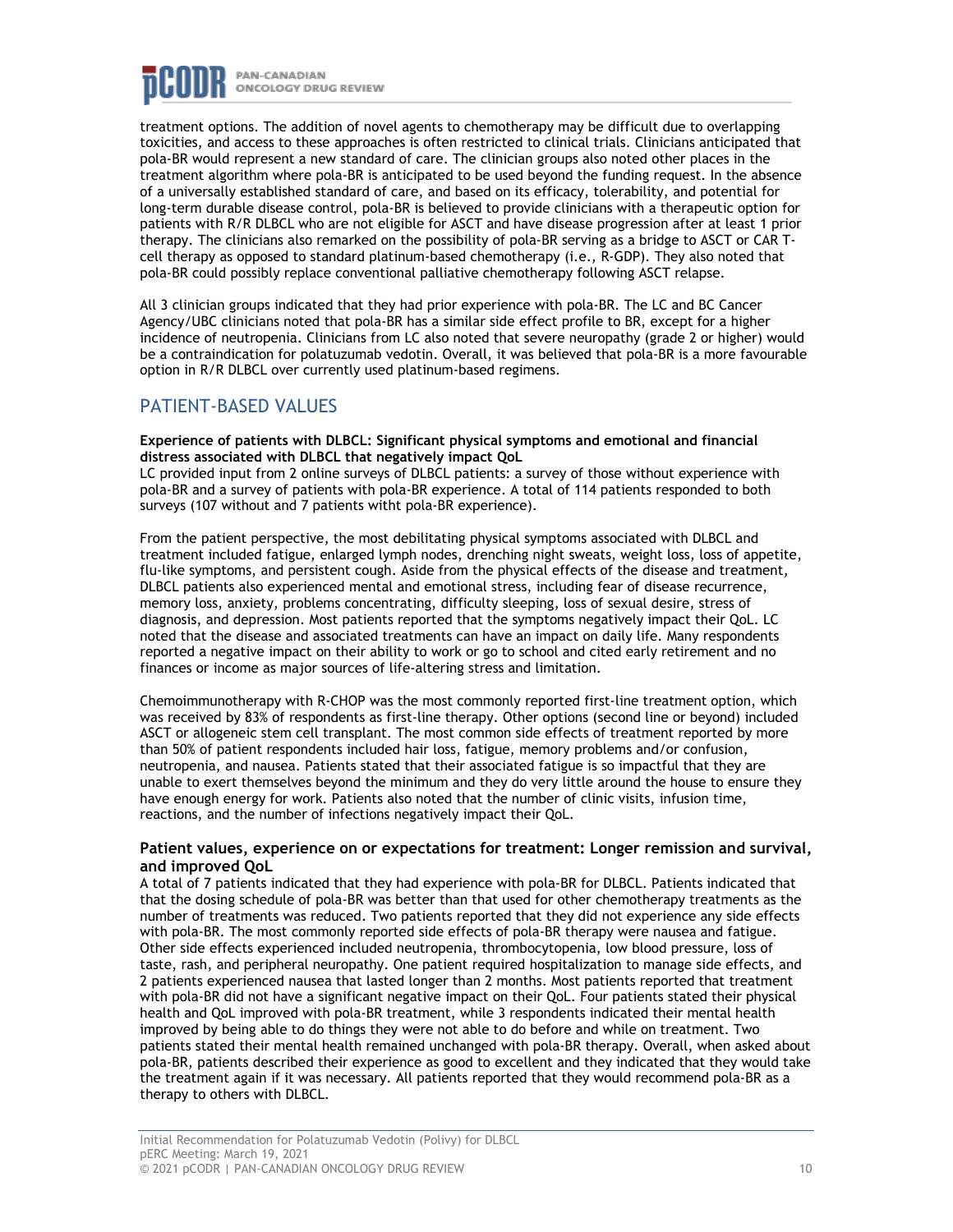

Overall, patients indicated they value longer survival and longer remission than can be achieved with current therapies, followed by better QoL. Close to half of the survey respondents indicated that they would be willing to tolerate the side effects of a new treatment if they were short-term events.

## ECONOMIC EVALUATION

Polatuzumab vedotin is administered intravenously, over 90 minutes for the initial dose and over 30 minutes for subsequent doses at 1.8 mg per kg, to be administered in combination with bendamustine and rituximab (regimen referred to as *pola-BR*) for up to 6 treatment cycles of 21 days. A mean number of treatment cycles from the trial was used to estimate average treatment duration for pola-BR (polatuzumab vedotin =  $4.44$  cycles, bendamustine =  $4.51$  cycles, rituximab =  $4.51$  cycles). At the submitted price of \$14,750 per 140 mg vial, the estimate cost per patient per 28 days of polatuzumab vedotin is \$20,748 and the full regimen (in combination with bendamustine and rituximab) cost per patient per cycle is \$28,611.

The sponsor submitted a cost-utility analysis comparing costs and outcomes for pola-BR and a weighted average of currently used treatment regimens ("basket comparator") for patients with R/R DLBCL, not otherwise specified, who are not eligible for ASCT and have received at least 1 prior therapy. The modelled population reflects the GO29365 trial population, sponsor's reimbursement request, and Health Canada–approved indication. The sponsor assumed that the distribution of the GO29365 trial population was generalizable to Canadian R/R DLBCL patients. The submitted partitioned survival model included the following health states: PFS, progressive disease (PD), and death. All patients entered the model in the PFS state. At the end of each weekly cycle, patients could remain in the PFS state, transition to the PD state, or die. The economic analysis was undertaken over a 20-year time horizon from the perspective of a public health care payer. Data from the GO29365 trial (data cut January 2020) were used to inform baseline population characteristics. Efficacy of pola-BR was derived by pooling data from 3 cohorts within the GO29365 trial: pola-BR randomized arm (cohort C), the safety cohort (cohort 1A), and the phase II lyophilized arm (cohort G/H). The sponsor indicated that the pooled analysis was conducted to increase the precision analysis and that cohort G/H had similar inclusion criteria, baseline characteristics, and clinical efficacy results compared with cohort C. The efficacy of the basket comparator was derived from sponsor-identified patients from the Alberta O2 (real-world data) RWD database between 2012 and 2015 who were diagnosed with DLBCL and were transplant-ineligible. Additional selection criteria were applied to align it with the GO29365 trial. The comparative efficacy of pola-BR and the basket comparator was derived using the inverse probability of treatment weighting propensity score approach (pola-BR: n = 91; basket comparator: n = 42). Long-term efficacy was estimated by fitting parametric survival models to patient-level OS and PFS data for each treatment option. Model selection was based on clinical validity and statistical fit via Akaike information criterion and Bayesian information criterion, visual assessment, and clinical plausibility. In the base case, long-term OS and PFS data for pola-BR and the basket comparator were predicted using the generalized gamma function. Patients could receive subsequent treatments once they had progressed.

CADTH identified the following key limitations with the sponsor's pharmacoeconomic analysis:

- Given the lack of direct evidence, the sponsor derived the comparative efficacy using a propensity score approach. CADTH identified major limitations related to the size of the cohort used, the ability to efficiently weight between RWD and trial data, and the differences between study arms. This introduced significant uncertainty into the indirect comparison that could not be sufficiently accounted for within the submitted economic analysis. Therefore, any analyses based on these data must be viewed with caution.
- The sponsor pooled the efficacy data for pola-BR from different patient cohorts within the GO29365 trial. CADTH identified concerns with the data pooling, such as notable differences in the trial design that could introduce heterogeneity (methodological and clinical) between cohorts. Without proper adjustment for the heterogeneity, pooling these cohorts could introduce biases into the results.
- The clinical experts consulted on this review suggested that the predicted survival rates in the sponsor's model, especially for patients with progressed disease, were overestimated and not aligned with the observed and expected survival for this patient population for either treatment arm.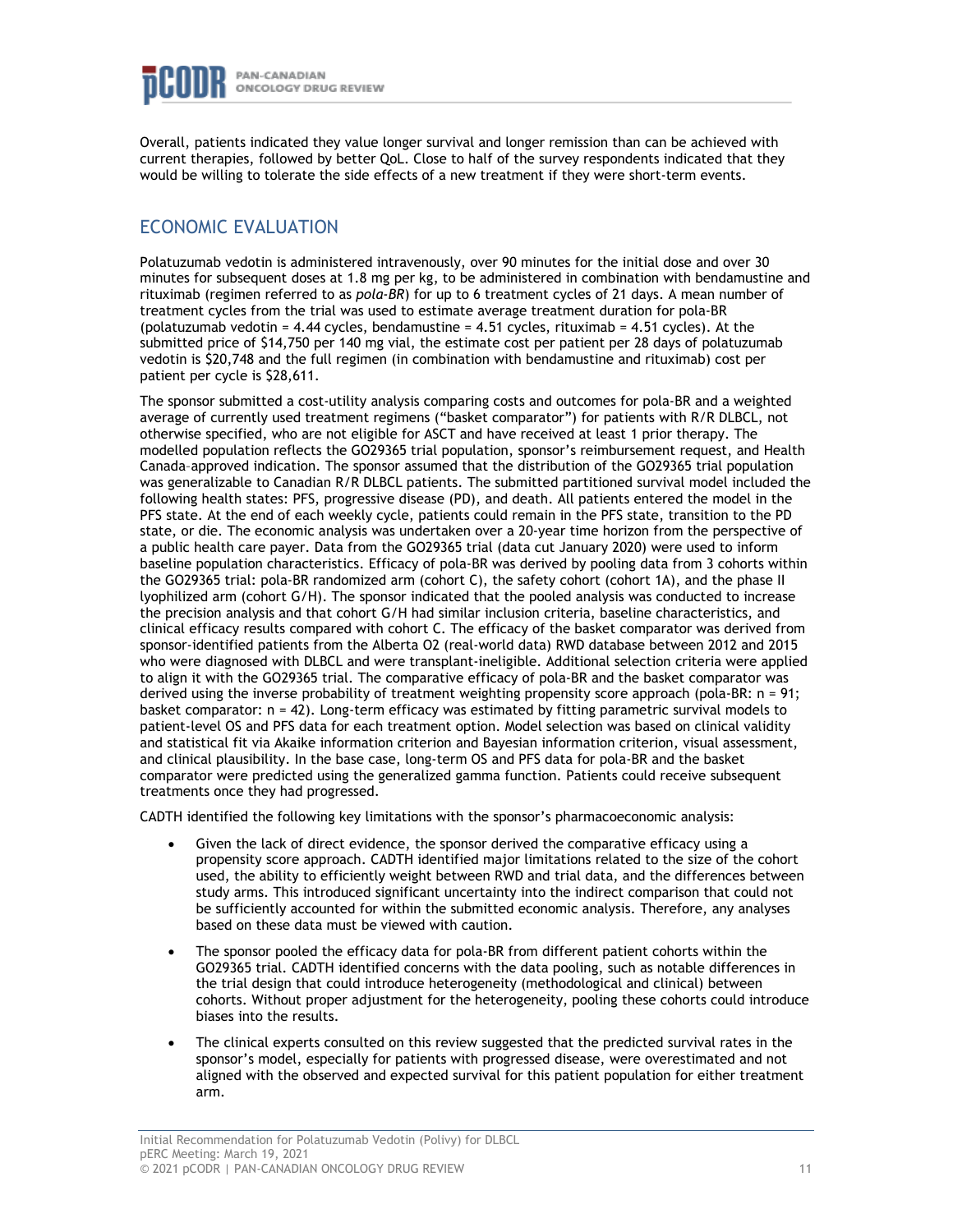

• CADTH identified errors in the sponsor's model: use of a non-approved vial size (30 mg); excluding subsequent entry biologic price for rituximab, including anti-CD20 use as subsequent treatment; and using a small number of iterations. CADTH was able to correct for these errors.

CADTH was unable to address several major limitations, including the quality of the comparative data and use of a basket comparator. The issues with the clinical data prohibit a reasonable assessment of costeffectiveness; as such, a CADTH base case could not be derived. CADTH presented a corrected sponsor's base case, which increased the submitted ICER. In addition, CADTH undertook a series of exploratory reanalyses that suggested that the ICER of pola-BR was likely to be higher than estimated by the sponsor and could range from \$67,000 per QALY to \$147,000 per QALY. However, this suggests that pola-BR controls the disease better than a basket comparator post-progression, which was considered hypothetical and without biological support by clinical experts consulted by CADTH. Based on this range of exploratory analyses, a price reduction for polatuzumab vedotin of between 35% and 84% would be required for pola-BR to become cost-effective at a willingness-to-pay threshold of \$50,000 per QALY compared with the basket comparator. However, the uncertainty identified with the comparative clinical information and modelling approach suggest using caution when interpreting these results.

## ADOPTION FEASIBILITY

#### **Considerations for implementation and budget impact: Budget impact is substantial and underestimated**

CADTH identified the following key limitations with the sponsor's analysis: the comparators used in Canadian clinical practice may differ from those included in the sponsor's analysis, the market share for pola-BR was underestimated, and other components did not align with the economic evaluation (e.g., subsequent therapies were excluded). CADTH reanalysis increased the proportion of eligible patients and assumed that biosimilar rituximab would be used in place of the branded product. CADTH reanalysis of the sponsor's submitted budget impact analysis suggests that the estimated budget impact of introducing pola-BR would be \$66,588,692 over the first 3 years.

Factors related to currently funded treatments, the eligible patient population, implementation, and sequencing and priority of treatments are described in Appendix 1.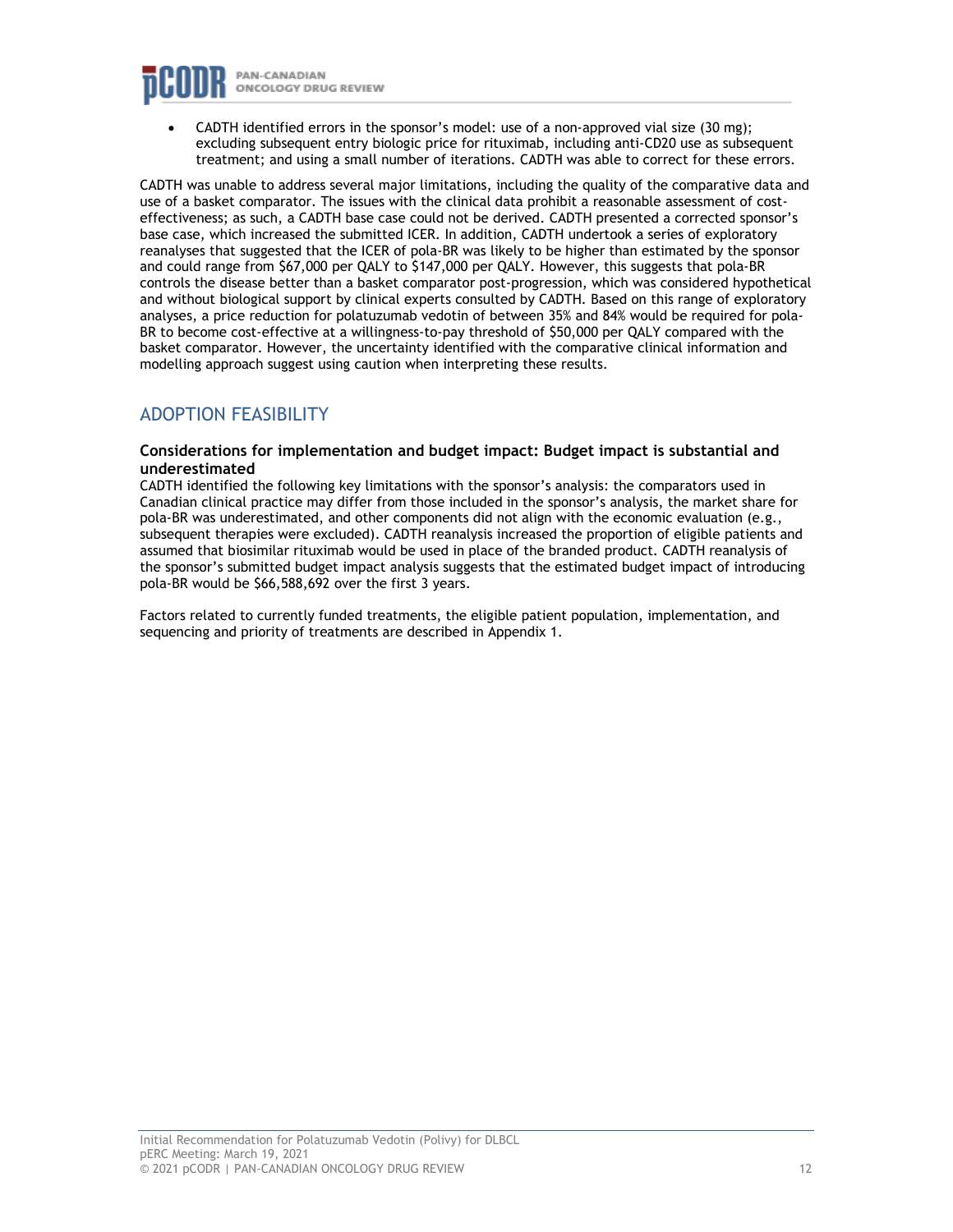## **ABOUT THIS RECOMMENDATION**

#### **The pCODR Expert Review Committee**

Recommendations are made by the CADTH pan-Canadian Oncology Drug Review (pCODR) Expert Review Committee (pERC) following the pERC Deliberative Framework. pERC members and their roles are as follows:

- Dr. Maureen Trudeau, Oncologist (Chair)
- Dr. Catherine Moltzan, Oncologist (Vice-Chair)
- Daryl Bell, Patient Member
- Dr. Jennifer Bell, Bioethicist
- Dr. Kelvin Chan, Oncologist
- Dr. Michael Crump, Oncologist
- Dr. Matthew Cheung, Oncologist
- Dr. Winson Cheung, Oncologist
- Dr. Avram Denburg, Pediatric Oncologist

Dr. Leela John, Pharmacist Dr. Christine Kennedy, Family Physician Dr. Christian Kollmannsberger, Oncologist Cameron Lane, Patient Member Dr. Christopher Longo, Health Economist Valerie McDonald, Patient Member Dr. Marianne Taylor, Oncologist Dr. W. Dominika Wranik, Health Economist

All members participated in deliberations and voting on the Initial Recommendation, except:

- Dr. Kelvin Chan, who was not present for the meeting
- Dr. Maureen Trudeau, who was excluded from voting due to her role as pERC Chair.

#### **Avoidance of conflicts of interest**

All members of the pCODR Expert Review Committee must comply with the *pCODR Conflict of Interest Guidelines*; individual conflict of interest statements for each member are posted on the pCODR website and pERC members have an obligation to disclose conflicts on an ongoing basis. For the review of pola-BR for DLBCL, through their declarations, no members had a real, potential, or perceived conflict and, based on application of the *pCODR Conflict of Interest Guidelines*, no members were excluded from voting.

#### **Information sources used**

pERC is provided with a pCODR Clinical Guidance Report and a pCODR Economic Guidance Report, which include a summary of patient advocacy group and Provincial Advisory Group input, as well as original patient advocacy group input submissions, to inform its deliberations. pCODR guidance reports are developed following the pCODR review process and are posted on the pCODR website. Please refer to the pCODR guidance reports for more detail on their content.

#### **Consulting publicly disclosed information**

pCODR considers it essential that pERC recommendations be based on information that may be publicly disclosed. All information provided to the pCODR Expert Review Committee for its deliberations was handled in accordance with the *pCODR Disclosure of Information Guidelines*.

#### **Use of This Recommendation**

This Recommendation from pERC is not intended as a substitute for professional advice, but rather to help Canadian health systems leaders and policy-makers make well-informed decisions and improve the quality of health care services. While patients and others may use this Recommendation, it is for informational and educational purposes only, and should not be used as a substitute for the application of clinical judgment respecting the care of a particular patient, for professional judgment in any decisionmaking process, or for professional medical advice.

#### **Disclaimer**

pCODR does not assume any legal liability or responsibility for the accuracy, completeness, or usefulness of any information, drugs, therapies, treatments, products, processes, or services disclosed. The information is provided "as is" and you are urged to verify it for yourself and consult with medical experts before you rely on it. You shall not hold pCODR responsible for how you use any information provided in this report. This document is composed of interpretation, analysis, and opinion on the basis of information provided by pharmaceutical manufacturers, tumour groups, and other sources. pCODR is not responsible for the use of such interpretation, analysis, and opinion. Pursuant to the foundational documents of pCODR, any findings provided by pCODR are not binding on any organizations, including funding bodies. pCODR hereby disclaims any and all liability for the use of any reports generated by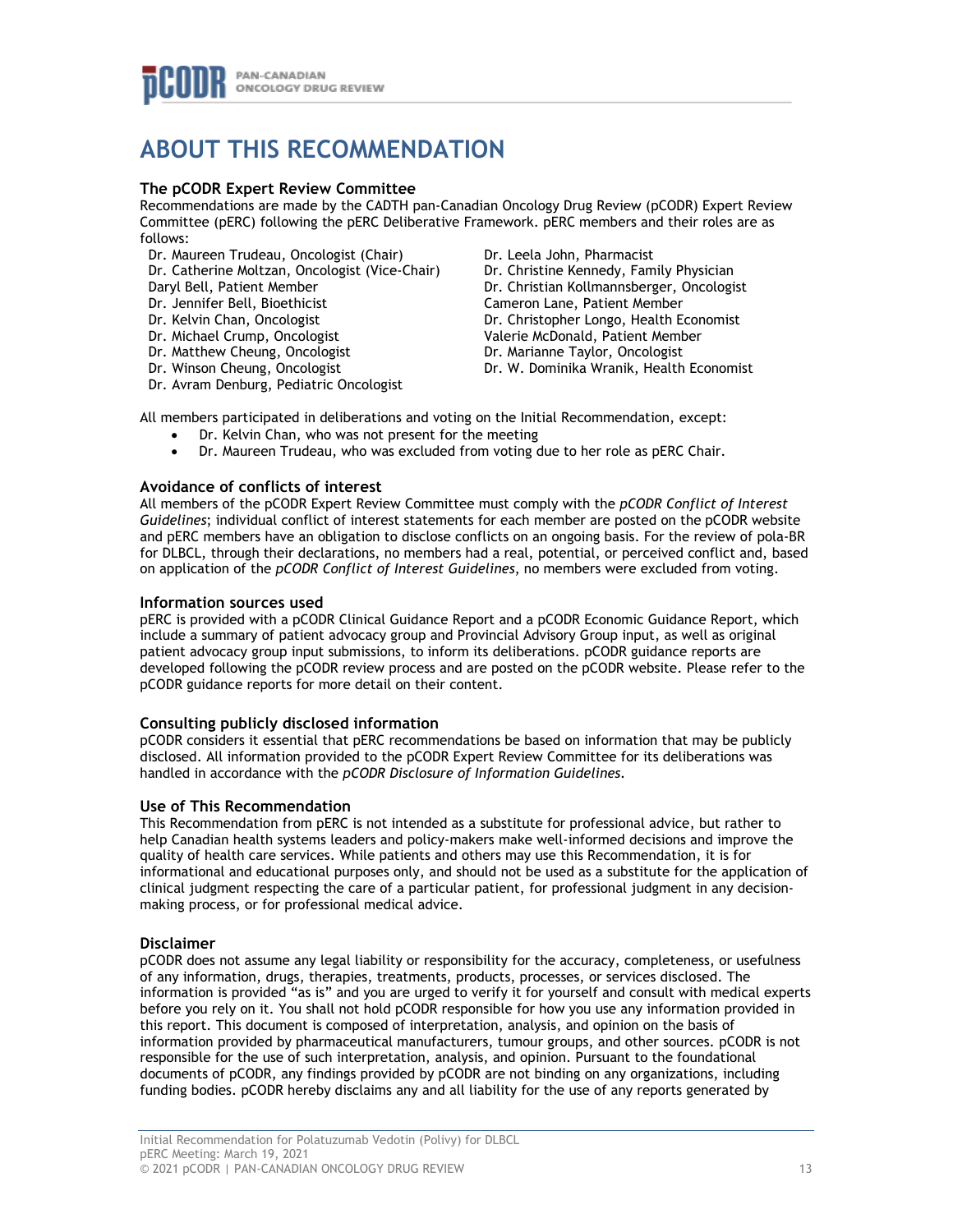

pCODR (for greater certainty, "use" includes but is not limited to a decision by a funding body or other organization to follow or ignore any interpretation, analysis, or opinion provided in a pCODR document).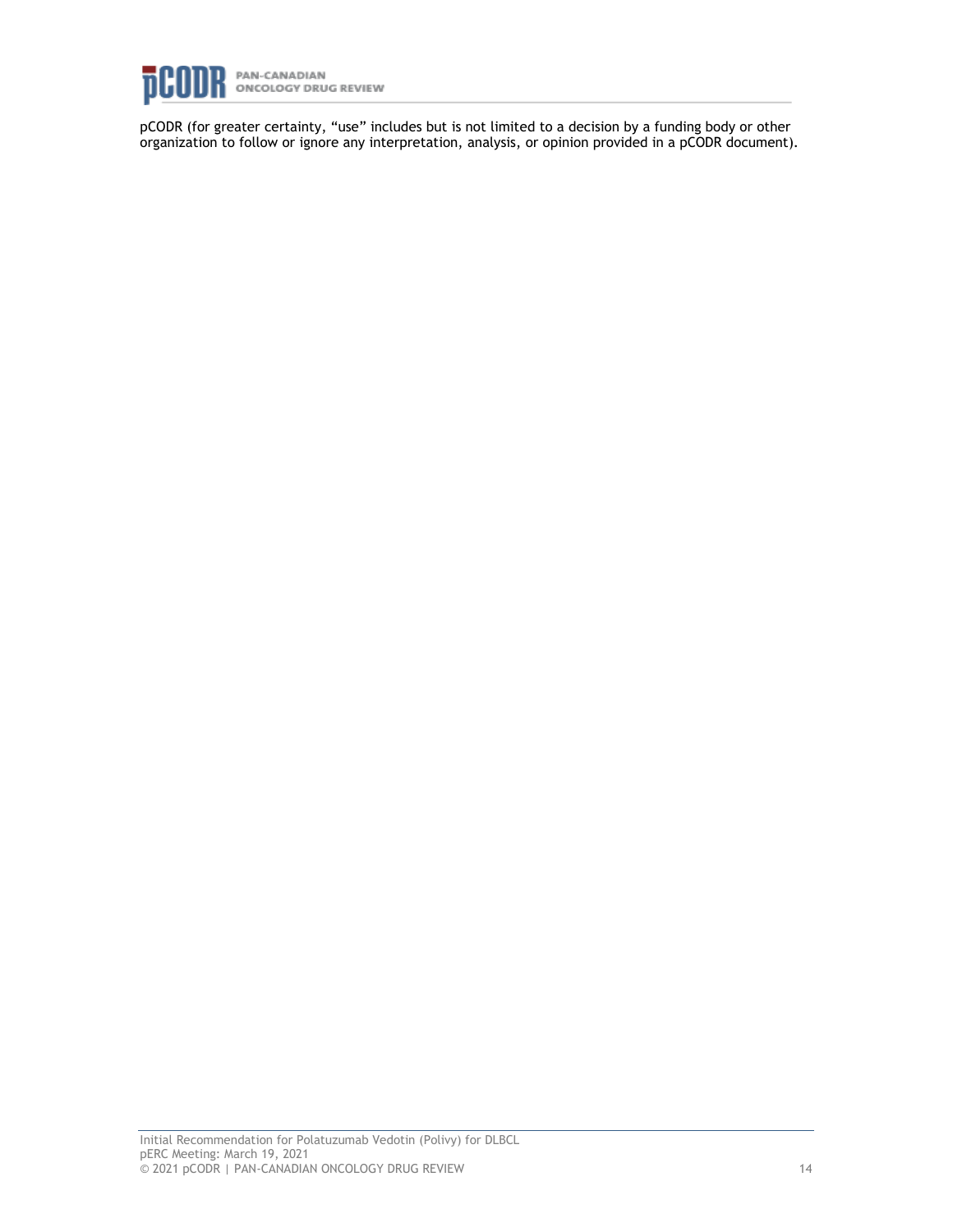### **APPENDIX 1: CADTH PAN-CANADIAN ONCOLOGY DRUG REVIEW EXPERT REVIEW COMMITTEE RESPONSES TO PROVINCIAL ADVISORY GROUP IMPLEMENTATION QUESTIONS**

| PAG implementation questions                                                                                                                                                                                                                                                                                                                                                                  | pERC recommendation                                                                                                                                                                                                                                                                                                                                                                                                                                                                                                                                                                                                                                                                                                                                                                                                                                                                |  |
|-----------------------------------------------------------------------------------------------------------------------------------------------------------------------------------------------------------------------------------------------------------------------------------------------------------------------------------------------------------------------------------------------|------------------------------------------------------------------------------------------------------------------------------------------------------------------------------------------------------------------------------------------------------------------------------------------------------------------------------------------------------------------------------------------------------------------------------------------------------------------------------------------------------------------------------------------------------------------------------------------------------------------------------------------------------------------------------------------------------------------------------------------------------------------------------------------------------------------------------------------------------------------------------------|--|
| Eligible patient population                                                                                                                                                                                                                                                                                                                                                                   |                                                                                                                                                                                                                                                                                                                                                                                                                                                                                                                                                                                                                                                                                                                                                                                                                                                                                    |  |
| PAG is seeking clarity on whether the<br>following patients would be eligible for<br>treatment with pola-BR:<br>pediatric patients<br>$\bullet$<br>patients with prior ASCT<br>$\bullet$<br>patients who progressed on<br>$\bullet$<br>prior treatment with CAR T-cell<br>therapy<br>patients who failed prior ASCT<br>$\bullet$<br>vs. patients who were not<br>eligible.                    | Based on the GO29365 trial eligibility criteria, pERC agreed with the<br>CGP on the eligibility of the following groups of patients:<br>• Pediatric patients: Pediatric patients were not included in the trial,<br>and thus would not be eligible for pola-BR.<br>• Prior ASCT: Patients with prior ASCT were eligible for the GO29365<br>trial, and thus would be eligible for pola-BR.<br>• Progression on CAR T: Patients with prior CAR T-cell therapy were<br>eligible for the trial, and thus would be eligible for pola-BR.<br>• Failed vs. ineligible for ASCT: Per the inclusion criteria, patients<br>who were ineligible for or failed ASCT were eligible for the trial,<br>and thus would be eligible for treatment with pola-BR.                                                                                                                                     |  |
| PAG identified additional exclusion<br>criteria in the study, notably patients<br>with transformed follicular lymphoma to<br>DLBCL, patients with CNS lymphoma,<br>and patients with HIV-related aggressive<br>histology lymphoma. PAG would like to<br>know if all these exclusion criteria need<br>to be met for eligibility to pola-BR<br>reimbursement.                                   | pERC agreed with the CGP that while patients with transformed<br>follicular lymphoma to DLBCL and those with HIV-related DLBCL were<br>excluded from the trial, their eligibility for pola-BR should be in the<br>judgment of the clinician to treat these patients, since these patients<br>are otherwise generally eligible for the same treatment approaches as<br>other aggressive B-cell lymphoma patients.<br>However, patients with active CNS lymphoma would not be eligible for<br>treatment.                                                                                                                                                                                                                                                                                                                                                                             |  |
| PAG noted that patients currently on<br>alternate therapies for R/R DLBCL who<br>are not progressing as well as patients<br>who just started second line therapy<br>would need to be addressed in a time-<br>limited basis.                                                                                                                                                                   | At the time of implementing a funding recommendation for pola-BR,<br>jurisdictions may want to consider addressing the short-term, time-<br>limited need for offering the combination to patients with R/R DLBCL<br>who are currently receiving alternate therapies and have not<br>progressed, as well as patients who have just initiated second-line<br>therapy.                                                                                                                                                                                                                                                                                                                                                                                                                                                                                                                |  |
| PAG noted potential indication creep to<br>using pola-BR in R/R DLBCL as a bridge<br>to a stem cell transplant or CAR T, R/R<br>DLBCL patients who are eligible for<br>transplant, previously untreated DLBCL<br>patients in first line, and other<br>aggressive non-Hodgkin lymphoma<br>histologies (e.g., Burkitt lymphoma,<br>primary mediastinal B-cell lymphoma,<br>grey zone lymphoma). | pERC agreed with the CGP that there is no evidence to inform on the<br>use of pola-BR in any of these clinical situations. Response to pola-BR<br>may provide the opportunity for CAR T-cell therapy as "bridging"<br>therapy; pERC agreed with the CGP and the registered clinicians that<br>this would be a reasonable outcome of pola-BR. pERC agreed that<br>pola-BR should not be used for patients with previously untreated<br>DLBCL or as salvage therapy for patients who are eligible for ASCT,<br>given the well-established standards of care for these patients. The<br>use of pola-BR in variants of large B-cell lymphoma such as R/R grey<br>zone lymphoma and mediastinal large B-cell lymphoma would be<br>reasonable, although such patients were not explicitly included in the<br>GO29375 trial. The activity of pola-BR in Burkitt lymphoma is not<br>known. |  |
| <b>Implementation factors</b>                                                                                                                                                                                                                                                                                                                                                                 |                                                                                                                                                                                                                                                                                                                                                                                                                                                                                                                                                                                                                                                                                                                                                                                                                                                                                    |  |
| PAG seeks advice on:<br>treatment duration<br>discontinuation criteria<br>$\bullet$<br>feasibility of combining<br>$\bullet$<br>polatuzumab vedotin with                                                                                                                                                                                                                                      | Based on the available evidence from the GO29365 trial, pERC agreed<br>with the CGP on the following:<br>• Treatment duration: Patients should be treated for up to 6 cycles.<br>• Discontinuation criteria: Patients should be treated for up to 6<br>cycles in the absence of unacceptable toxicities.                                                                                                                                                                                                                                                                                                                                                                                                                                                                                                                                                                           |  |